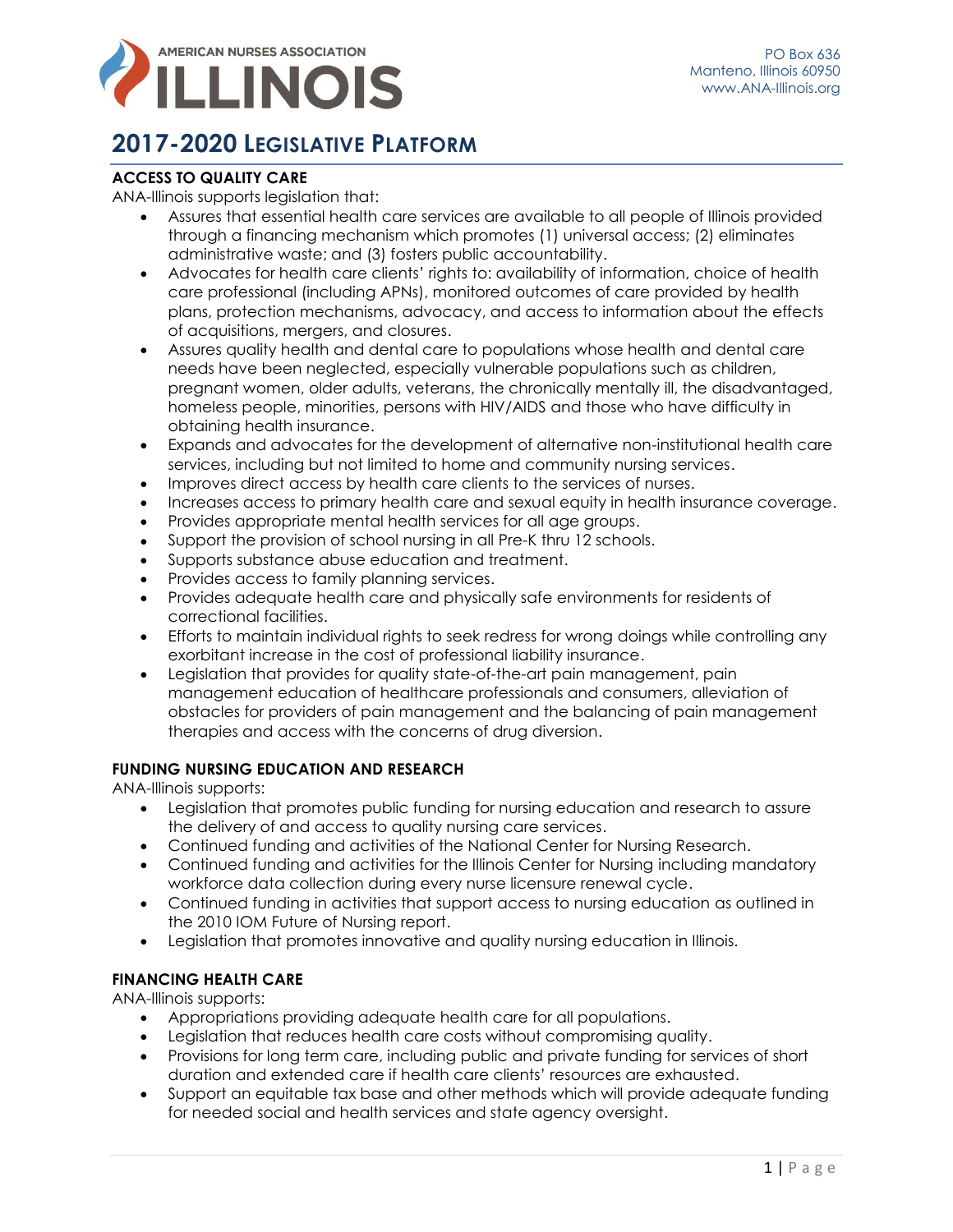

## **2017-2020 LEGISLATIVE PLATFORM**

- Cost containment incentives in the health care delivery system that applies to all providers, all payers and vendors, and those which are based on continued review of appropriateness of health care services.
- Professional review of health care services with regard to the appropriateness and quality of services provided by all health professionals.

## **ADVANCE THE PROFESSION OF NURSING**

ANA-Illinois supports:

- Regulations that safeguard the ability of registered nurses to practice within the parameters of the Nurse Practice Act.
- Legislation that provides for representation of registered nursing on health policy-making and advisory boards.
- Legislation and regulations which require optimal RN staffing which enhances the delivery of safe quality care.
- Legislation that preserves and enhances the specialty role of registered nurses in advanced practice nursing and allows for full practice authority for APNs.
- Legislation that enables nurses to function within their full scope of practice and education.
- Legislation that supports equitable provider reimbursement for advance practice nurses.
- The responsibility of the State Board of Nursing to define and regulate the practice of nursing.
- Active opposition to legislation which would encroach upon professional nursing practice.
- Legislation that defines, recognizes and expands nursing and advanced practice nursing.
- Legislation requiring school health services to be coordinated and managed by certificated school nurses or advanced practice nurses.
- Active opposition of any attempt to hire or substitute non-nurses to practice professional nursing as defined by the Illinois Nurse Practice Act.
- Legislation that enacts Multistate Licensure Compact for Registered Nurses that is congruent with our position statement recommendations.
- The right of nurses to be represented as a separate group of health care professionals.
- Legislation that secures direct reimbursement for nursing services.
- Legislation that promotes healthcare reimbursement for nurses and nursing services.
- Articulate, advocate and provide workforce advocacy solutions to equip nurses in shaping their work environment toward patient and nurse safety.
- Legislation that supports a culture of safety for the patient and nurse and a zero tolerance for violence.
- Support regulations that require resources including education and equipment for safe patient handling.
- Support measures that create a work environment where nurses are respected, valued, and included as decision makers in the healthcare delivery system.
- Legislation that would provide rehabilitation and return to work of nurses impaired by drugs or alcohol.

## **PUBLIC HEALTH**

ANA-Illinois supports:

- Legislation that restores and strengthens the statewide public health infrastructure.
- Legislation protecting the public and health care providers from environmental and occupational health hazards.